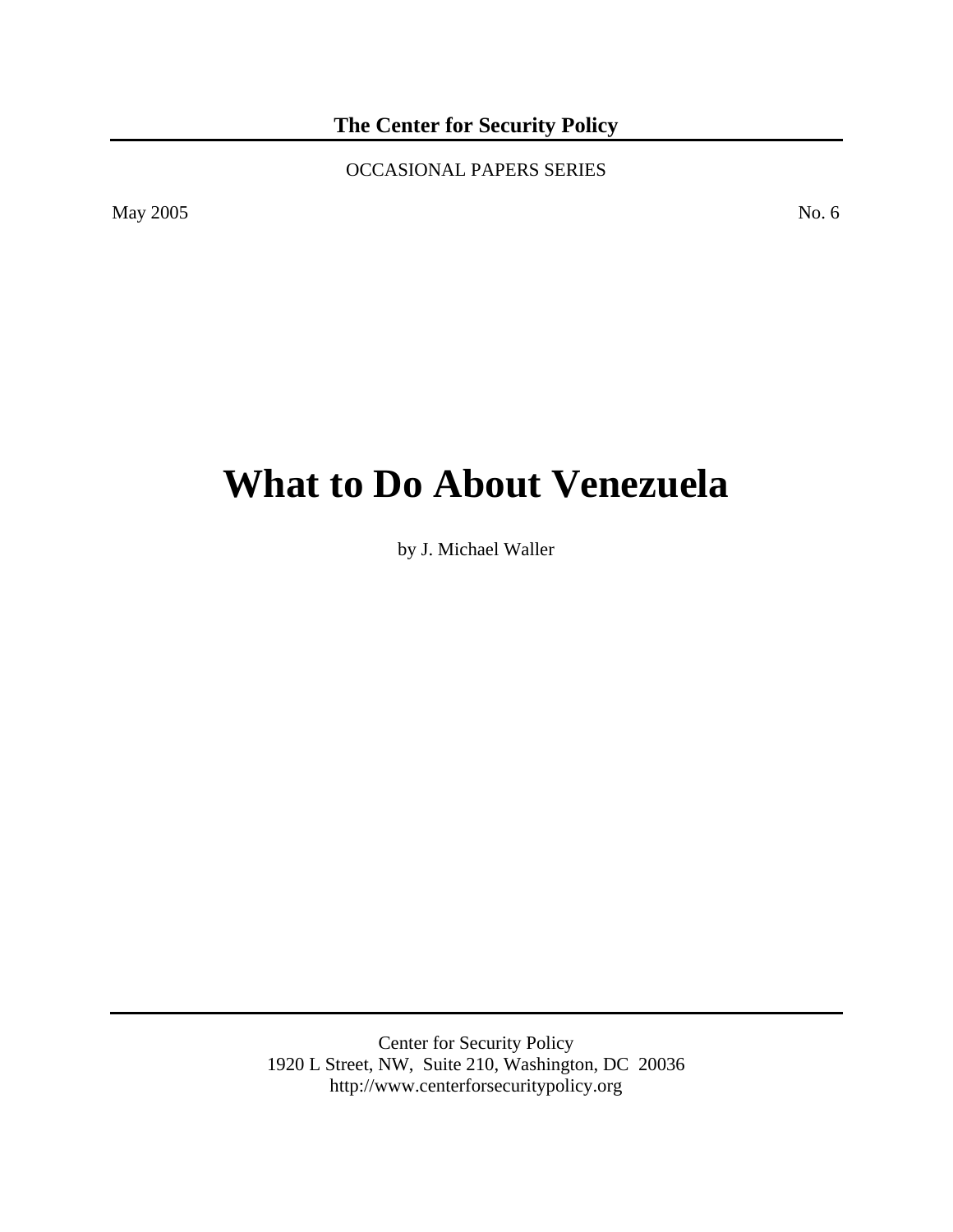# **What to Do About Venezuela**

By J. Michael Waller

#### **Introduction**

 Among the more troubling legacies Secretary of State Condoleezza Rice has inherited is one of neglect towards the Western Hemisphere, a legacy that has seriously diminished the United States' stature and influence in most of the Americas This is due, in part, to the selfimposed abdication of the Nation's hemispheric security obligations. Secretary Rice has signaled by her recent trip to the region and a major address on the subject delivered today that she intends to address the problem – and not a moment too soon.

 Today, Washington's friends in Latin America stand isolated, disillusioned, and bewildered. At the same time, the foes of freedom are advancing their objectives in our hemisphere with an effectiveness unseen since the presidency of Jimmy Carter in the 1970s. Lack of a coherent U.S. strategy toward the region since the end of the Cold War, no less so since 2001, has allowed other actors to enter and dominate the scene.

These actors range from old, obsessed figures like Cuban dictator Fidel Castro and warmed-over '70s terrorists-turned-politicians like Nicaragua's Daniel Ortega, to Carter himself, whose continued international work certifying election results has provided essential political cover to anti-democratic forces in the region. Indeed, it might be said that over the past four years, Jimmy Carter has been the most visible and arguably most influential U.S. leader in Latin America.

 Nowhere is the lack of a U.S. strategic approach to the Western Hemisphere more evident than in the unchecked rise of a self-absorbed, unstable strongman in Venezuela, Hugo Chavez, who has made common cause with terrorists and the regimes that support them, and has developed a revolutionary ideology that has begun to plunge the Americas again into violence and chaos. It is necessary for the democratic nations of the hemisphere to come together and stop this rising threat to peace before it is too late.

#### **Evolution of an Aggressive Dictatorship**

\_\_\_\_\_\_\_\_\_\_\_\_\_\_\_\_\_\_\_\_\_

**Morphing Bolivar.** The revolutionary dictatorship of Venezuela set down its roots in 1999 after, an army mutineer who had led a bloody failed coup in 1992 against the democratically-elected government, was elected president on a populist platform. Venezuela's political and economic systems were so corrupt that its major parties had lost public confidence,

1920 L Street, NW, Suite 210 • Washington, DC 20036 • (202) 835-9077 • http://www.centerforsecuritypolicy.org

*J. Michael Waller, Ph.D., is the Center for Security Policy's Vice President for Information Operations.*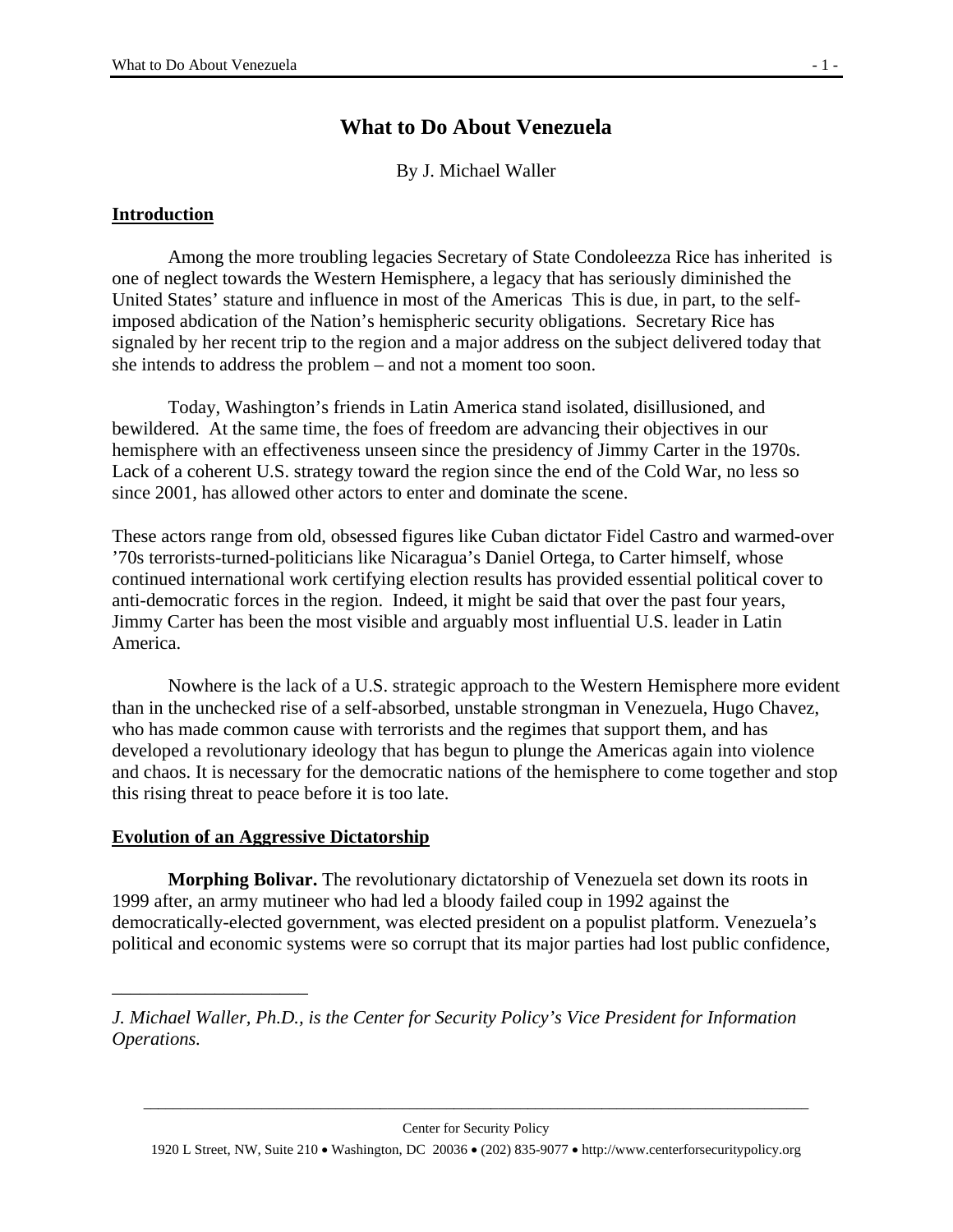creating the opportunity for a demagogue to promise to clean house and redistribute wealth to the poor.

Renaming the country the "Bolivarian Republic of Venezuela," the new president introduced a new ideology, "Bolivarianism," as a political construct and legitimizing belief, combining forms of Maoist and Castro-style Marxism-Leninism with a nationalist populism. The latter was centered around a severely distorted caricature of Simon Bolivar, the  $19<sup>th</sup>$  century liberator who delivered South America from Spanish domination, combined with a bias and cultural appeal to take advantage of the plight of indigenous peoples.

**Four main phases toward dictatorship.** Since becoming president in 1999, the mutineer has moved the country through four principal phases:

- First, he invalidated the existing constitution (in force since 1961) using illegal and pseudolegal means and had his supporters write a new constitution (1999).
- Second, under the new constitution, he made himself eligible to be president for two sixyear terms and abolished one house of the congress, giving himself predominant federal powers.
- Third, he began his "social revolution" in 2001 by using presidential decrees to begin confiscating private property and taking full control of the education of Venezuela's youth along rigid ideological lines.
- The fourth phase has included covert meddling in the internal affairs of other South American countries, political repression, use of torture against opponents, and the use of all government agencies and budgets to serve the revolution. Indeed, the Venezuelan president has repeatedly said that his only goal is to assure the indefinite continuation in power of his "Bolivarian Revolution."

**Nasser/Ba'athist redux.** The evolving Venezuelan dictatorship is unlike the ones to which the region has long been accustomed. In a manner reminiscent of the Nasserite-Ba'athist United Arab Republic (UAR) of Egypt and Syria (1958-61), the Venezuelan regime is in a state of permanent revolution. Every key institution in government and in civil society (and it is important to remember that Venezuela was the first and most stable democracy in the Spanishspeaking world) has been replaced by a revolutionary institution fulfilling a similar function. Every element—the country's judicial framework, military establishment, educational system, labor unions, government departments, currency boards, police forces, banking structures—has been revolutionized. Only the Catholic Church remains outside of the government's control.

**Systematic violation of constitution.** The government has systematically violated the national constitution it drew up itself in 1999, starting when it stacked a constituent assembly to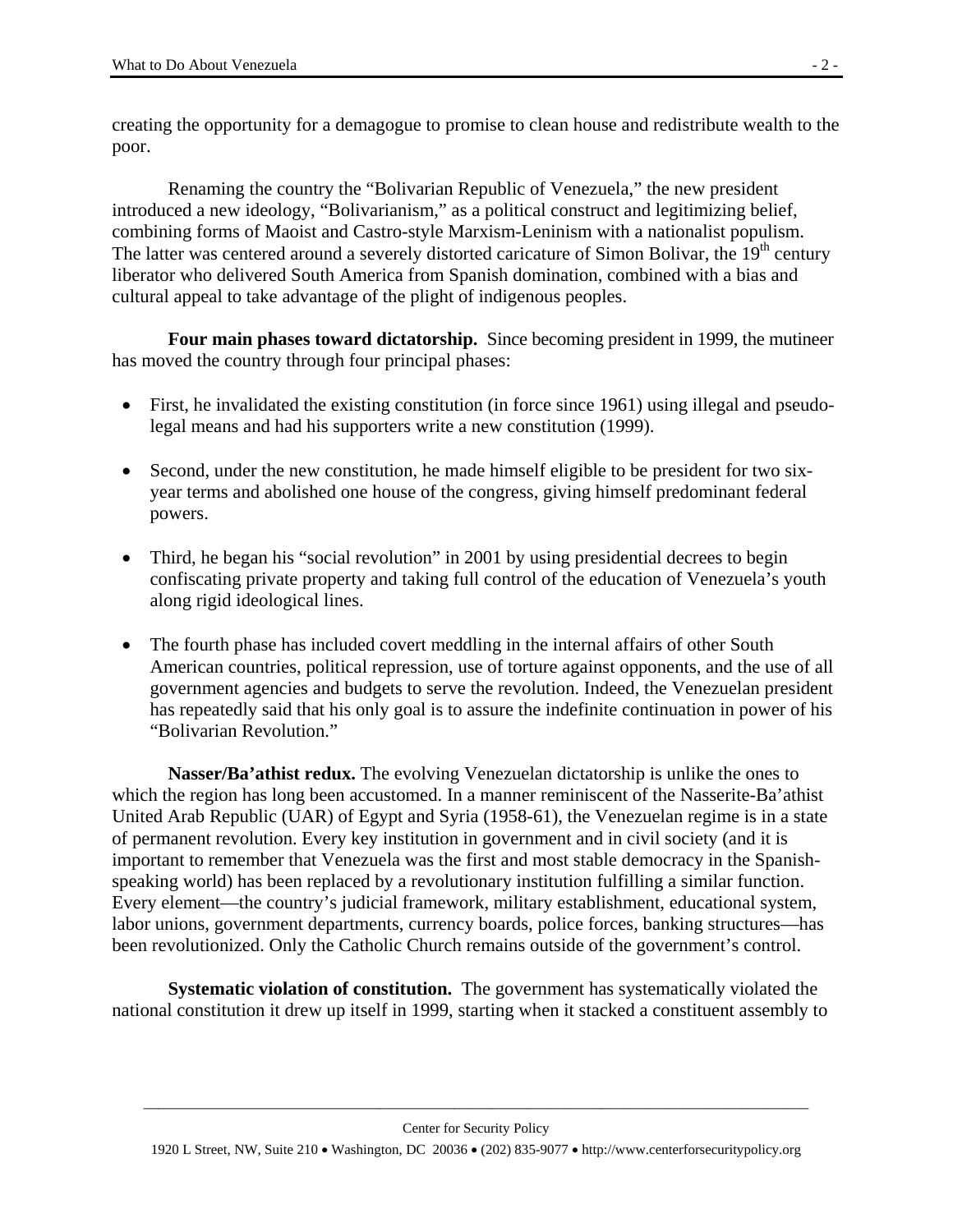$\overline{a}$ 

usurp the powers of the elected congress and the supreme court.<sup>1</sup> It has ceased funding any political parties save its own, the Fifth Republic Movement (MVR), which has become an organ of the state and routinely uses the country's resources. Beyond MVR, the government has created extra-constitutional private paramilitary mobs called "Bolivarian Circles" that routinely threaten, beat and even kill political opponents. The government has recently equipped, armed, and sworn in a new "reservist" army of citizen revolutionaries to act as guarantors of the revolution and act as a check to the military establishment. It has stripped the regime's critics of basic human rights and driven hundreds of them into exile. It is squeezing the life out of the remaining pro-democracy opposition movements, even charging their leaders with "treason," "rebellion," and "disobedience."

**Rhetoric sets policy.** Many analysts have viewed the Venezuelan president as a leftist version of the traditional Latin American military strongman—a  $21<sup>st</sup>$  century Juan Domingo Perón. This analysis is profoundly flawed. Anti-American rhetoric and proto-Leninist sentiments may long have been tools for electoral or domestic purposes throughout Latin America. In the case of today's Venezuela, they are from the get-go a formal part of the regime's policy as well as instruments for advancing its nationalist agenda.

This assessment is borne out by the facts. In June of 1994, upon his release from prison after his failed coup, the then-cashiered lieutenant colonel traveled to Havana where he received a hero's welcome from Fidel Castro himself. This man—defeated, fresh out of prison, broke and with no political support of any kind—was given the treatment reserved for a visiting Head of

The new constitution written by regime supporters was submitted to a referendum in December 1999 and voter turnout was 45 percent. The new constitution was approved by 72 percent of those voting, who in turn accounted for about 30 percent of the electorate.

 $1$  In April 1999 Chavez called a referendum to decide whether a Constituent Assembly should be convened to write a new constitution for Venezuela. Only 39 percent of the electorate voted. So we begin with a new constitution being drawn up on a majority vote of 39 percent of the electorate.

In July 1999, the leader called elections to choose the delegates for the Constituent Assembly. As a result of some degree of competition, voter turnout increased to 54%, and the groups opposing the regime received 38 percent of the votes compared to the 42 percent for the pro-regime slates of candidates. Nevertheless, by some process of political alchemy virtually ignored by the foreign press, the pro-regime 42% of the votes was translated into their receiving 93 percent of the seats in the Constituent Assembly while the opposition parties received only 7 percent of the seats. The lie, repeated thousands of times, of the overwhelming support for the democratically elected dictator is there if one scratches the surface.

In August 1999, the Constituent Assembly assembled and immediately took actions to neutralize and usurp the authority of the existing judiciary and of Venezuela's elected Congress. The Venezuelan Supreme Court, having been subjected to open coercion, by regime supporters, reversed an earlier decision and ruled that the Constituent Assembly could declare a "judicial emergency" and establish its own group to "review and evaluate" all existing judges. The head of the Supreme Court resigned in protest and ALL judges were then replaced. Two weeks later the Constituent Assembly, in violation of the existing constitution, declared a "legislative emergency" and *forbade the elected national Congress from meeting.* From that time on, the elected national Congress was sidelined; this marked the regime in fundamental violation of the Venezuelan constitution and as antidemocratic.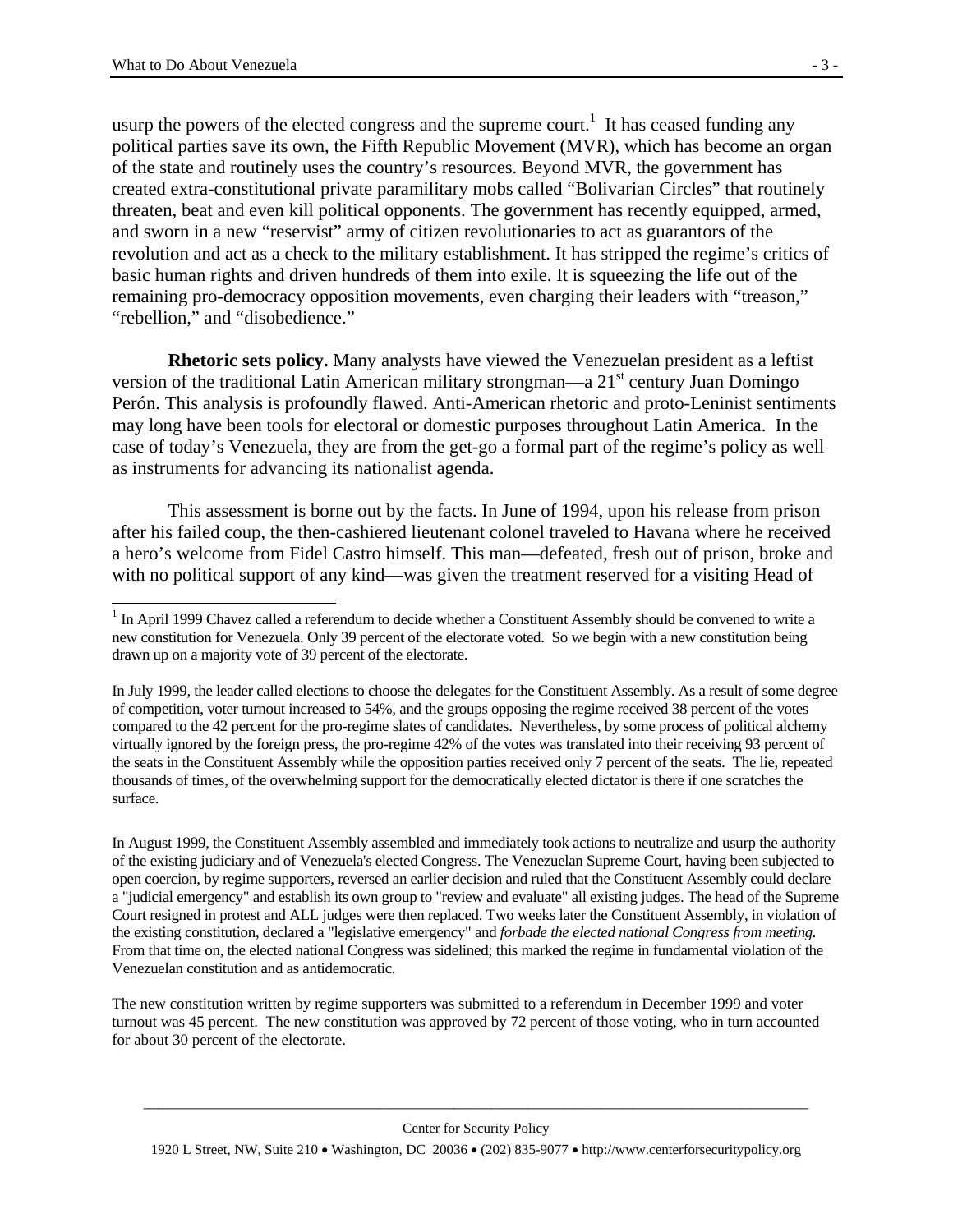State. Castro was welcoming an old friend—an ally of many years who had provided valuable help and who held great promise for the future.

**Clear objective: The undermining of all civil and democratic institutions.** Since his first election in 1998, the Venezuelan president has openly and repeatedly explained his objectives. A representative example of this was a nationally broadcast speech in September 2002, where he admitted publicly that he had never been a soldier, but a revolutionary hiding inside the army, working for the revolution until the right opportunity came along. He has narrated the story of how he kept in close contact with Venezuela's key communist intellectuals and activists while rising through the ranks of the Venezuelan army. He has explained how they gave him books to read and how they stayed up long nights exchanging views and talking about the eventual revolution. The president admits he was an expert mole placed within the Venezuelan army with the purpose of undermining it and eventually neutralizing it as a counterrevolutionary force.

These admissions provide an understanding of the Venezuelan government's skilled political manoeuvring during the past six years. The regime has undermined all Venezuelan institutions. This has been achieved, in no small measure, thanks to its cynical grasp of how and when to conceal its true purposes – especially when public opinion turned against the president's most transparently authoritarian tendencies. The Venezuelan government has pursued, from the outset, a dual strategy of "photo-op cordiality" with democratic leaders of the hemisphere while seeking to dominate the domestic Venezuelan scene and propagate revolutionary ideology throughout the Americas.

**State Department figure gave green light to Caracas.** The current administration's policy on Venezuela was designed by John Maisto, U.S. ambassador to the country under President Clinton and director for hemispheric affairs on President George W. Bush's National Security Council. It amounts to: "Watch what they do, not what they say." But the key to understanding the Venezuelan government and the threat it represents for the region is to understand that it means what it says -- and it says what it means. The fact that there may be a time lag between a revolutionary statement and corresponding action by the Venezuelan governmental provides poor justification for ignoring the march to autocracy in Venezuela.

**Venezuela is unlike other leftist governments in region.** The Venezuelan strongman's conduct has now become an international issue. Were it merely a matter of socialist or populist domestic policies and anti-U.S. rhetoric – a staple of Latin American politics for three generations – Washington might be able to get away with conducting business as it has (and does) with so many other countries in the region. But Venezuela stands in stark contrast to the leftist leaders of Argentina, Brazil, Chile, and Uruguay. While there are reasons for concerns about these leaders' own residual extremism, they have not, to date, behaved like dictators committed to exporting revolution.

**Destabilization of other democracies.** The Venezuelan government has extensive funding ties to destabilizing forces in Bolivia, Colombia, Ecuador, and Nicaragua, countries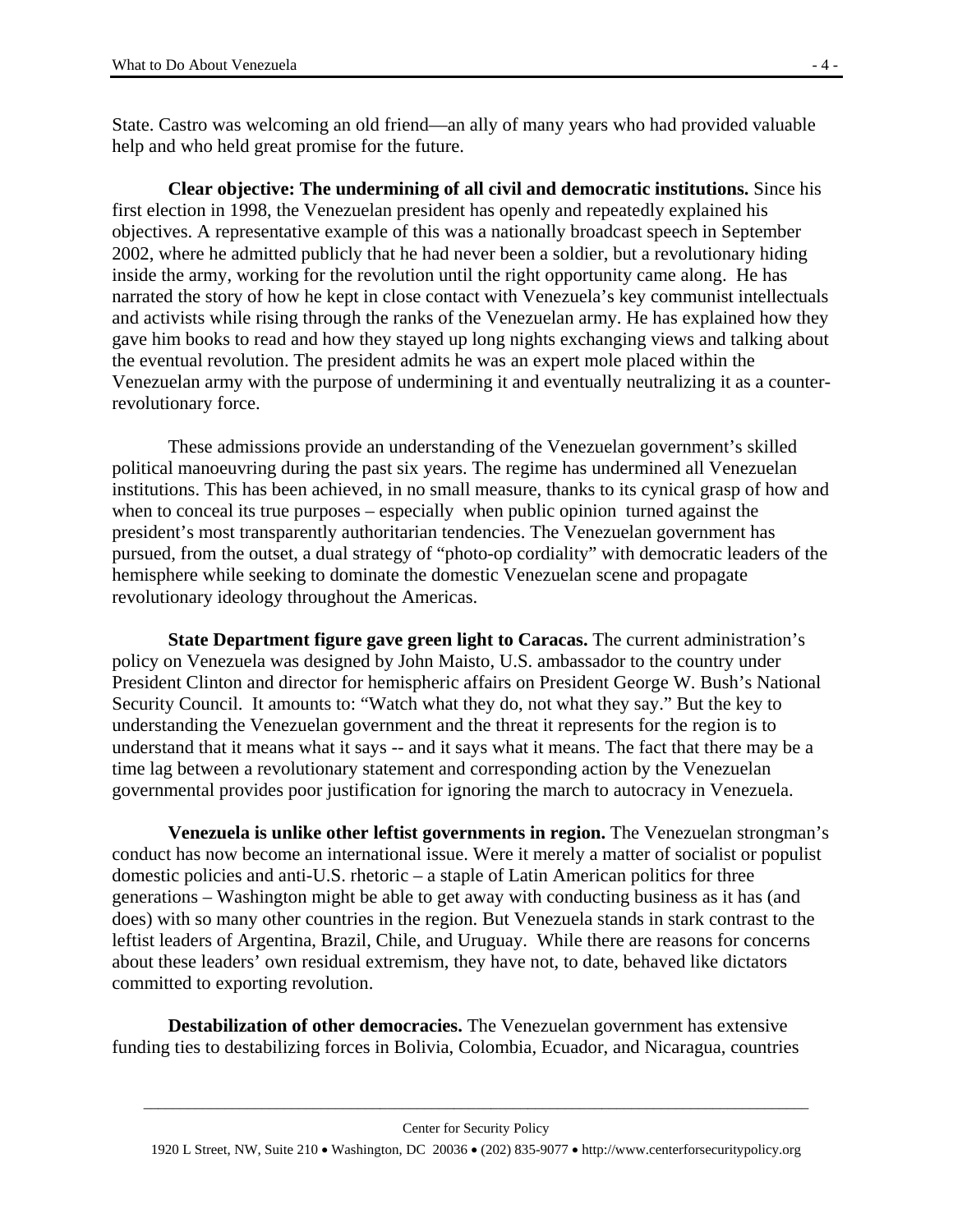teetering on the edge of political and social turmoil, or worse. Venezuela's instruments include lawless guerilla organizations fomenting volatility and legitimized revolutionary organizations that sloganeer democracy and seek power through the ballot box. The Venezuelan government wishes to attain electoral victories in order to pursue the Bolivarian model of control in each of these countries.

During the 1980s, Fidel Castro and the Soviet Union fomented guerrilla wars in Central America. President Ronald Reagan and his very able foreign policy team stopped them. The strife in Central America, however, had important repercussions. Millions of people were displaced. Nearly one million Central Americans immigrated into the United States in search of safety, and even today, the economic consequences of grinding poverty and the failed left-wing movements of the 1980s continue to push hundreds of thousands of Central Americans to seek entry into the United States through legal and illegal means.

**\$50 billion in annual oil revenue can finance a lot of trouble. In 2004,** Venezuela was the United States' sixteenth-largest trading partner with \$50 billion in yearly hard currency income. That is more than the combined yearly incomes of all of Central America during the 1980s crises. Further, the population of the countries that form the fallout zones of Venezuela's projected instability exceeds 100 million. Venezuela has more energy resources than Iraq and supplies one-fifth of American oil consumption. Given its vast resources and investments in exporting revolution, if Venezuela succeeds with its plans the Central American instability of two decades ago will seem modest in comparison.

**U.S. asset: Goodwill of Venezuelan people.** The lack of a coherent U.S. policy towards Venezuela is profoundly frustrating given that, unlike the Venezuelan government and its paid supporters, the majority of Venezuelans have great affection for America and its freedoms. Data obtained from the Pew Research Center surveys on "Global Attitudes" indicate that, although much of the world—and nearly all of Latin America—resents and mistrusts the United States, the population of Venezuela ranks among the greatest global admirers of the United States and its people. The Venezuelan government knows this and is funding numerous "educational" programs to shift affinity away from the United States.

## **U.S. policy towards Venezuela: A Fixation with 'Process'**

Unlike Fidel Castro, the Venezuelan president did not come to power by force. He was compelled to work within legal means to achieve power in a country with a long democratic tradition. The resulting veneer of legitimacy and legality has been essential to the government's survival. Largely because of a fixation with the democratic "processes" by which the Bolivarian regime took and consolidated power, as well as to concerns about Venezuela's strong position as a major oil supplier, the Clinton and Bush administrations largely ignored what the regime in Caracas was saying and much of what it was actually doing.

**The United States ignored two years of cries for help from Venezuela.** For two years, Venezuelan citizens, businessmen, political leaders, military officers, clergymen, and others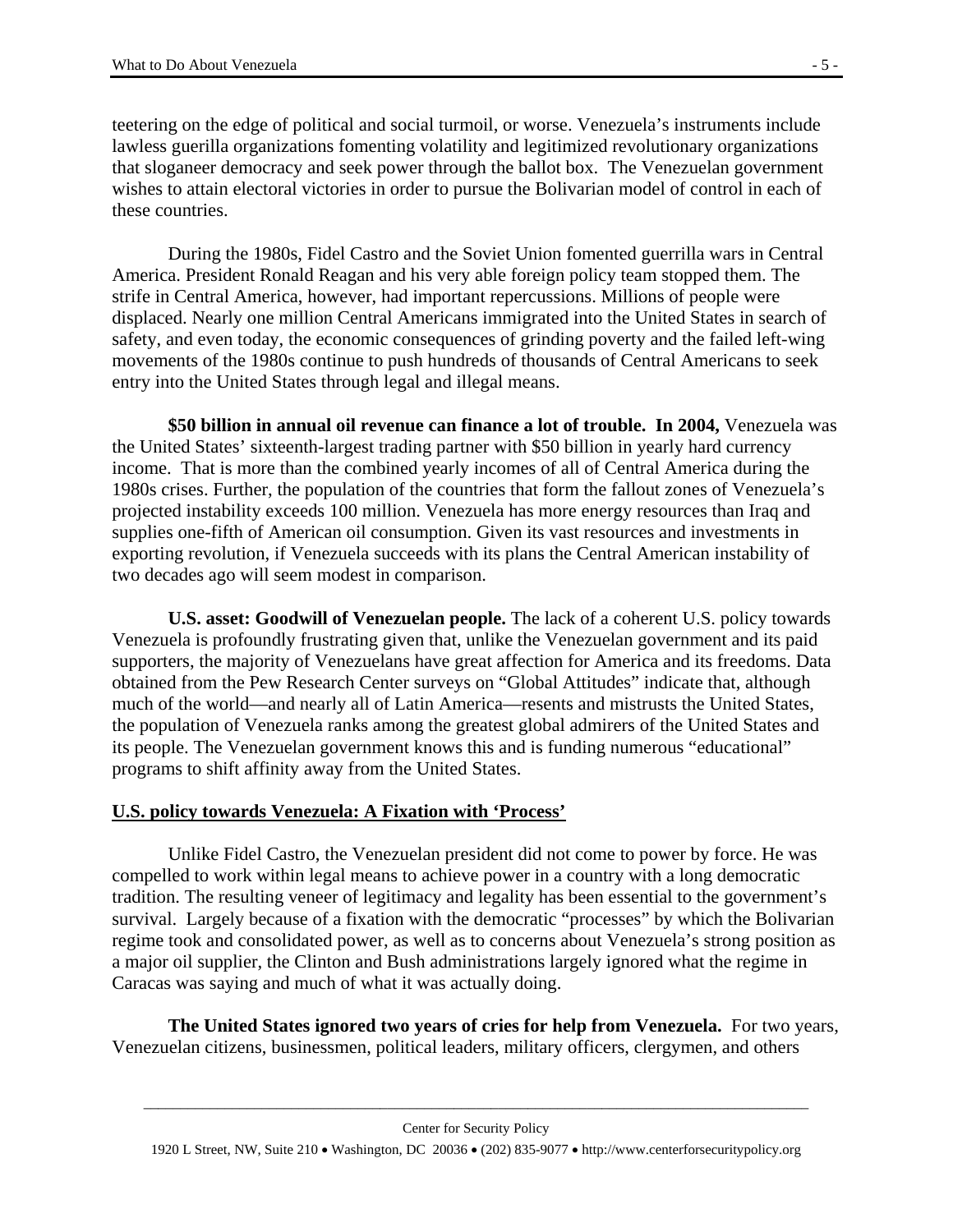implored the Bush administration for help and acknowledgment --but received none. The 24 hour coup on April 11, 2001 against the would-be dictator was a purely Venezuelan action, lacking even tacit U.S. support, let alone encouragement. Among the public signs of U.S. noninvolvement was the complete absence of the sort of highly public diplomatic offensives the U.S. generally takes to set the international political climate for regime change.

 **The executive branch also ignored warnings from Congress.** The Bush administration also ignored warnings from some of its strongest and most influential friends. House International Relations Committee Chairman Hyde wrote a letter of warning to President Bush and Secretary of State Colin Powell in October 2002. He told them about "the leadership of all the pro-democracy elements of the society" in Venezuela meeting to demand the resignation of the dictator and the holding of free and fair elections. Hyde described the illegitimacy of the Bolivarian regime, and itemized its steady progress toward creeping dictatorship. Rep. Hyde argued that the United States should "declare itself in sympathy with the pro-democratic civilmilitary coalition in Venezuela which seeks to restore democracy and should do so at once."

The Bush Administration ignored the Venezuelans' appeals and disregarded Chairman Hyde's advice. The Bolivarian regime proceeded to defeat the democrats, break up their organizations, purge them from the nation's institutions, have many beaten and shot, confiscate their property, and drive many of their leaders into exile and still the U.S. government did nothing.

Matters were made worse when Venezuelan opposition to the regime intensified last year, prompting millions upon millions of Venezuelan citizens to sign numerous petitions demanding a referendum on whether the government should stay in power. The regime delayed and obstructed the recall referendum process at every turn. Once the regime was forced to submit to such a referendum, moreover, it used a fraud-filled voting process to ensure victory. The government did everything—including granting citizenship to half a million illegal aliens in a crude vote-buying scheme and "migrating" existing voters away from their local election office—to fix the results in its favor. The outcome was then affirmed and legitimated by ex-President Jimmy Carter's near-unconditional support.

**Unquestionable electoral fraud.** Despite Mr. Carter's validation, an independent statistical analysis performed by a joint team of Harvard University and MIT professors in August 2004 concluded that while it was impossible to determine the actual dimension of fraud, there was no question that fraudulent activity in the electronic voting process skewed the results.

These findings were seen as unwelcome outside Venezuela. The Organization of American States dismissed the Harvard-MIT study. For its part, the Carter Center issued an inhouse response that actually raised serious doubts about the technical capabilities of the Carter Center to observe this type of elections or to evaluate their aftermath. One stubborn fact surrounding the fraud is that the companies hired to supply the voting machines and the software for the referendum were secretly created and partly owned by the Venezuelan government.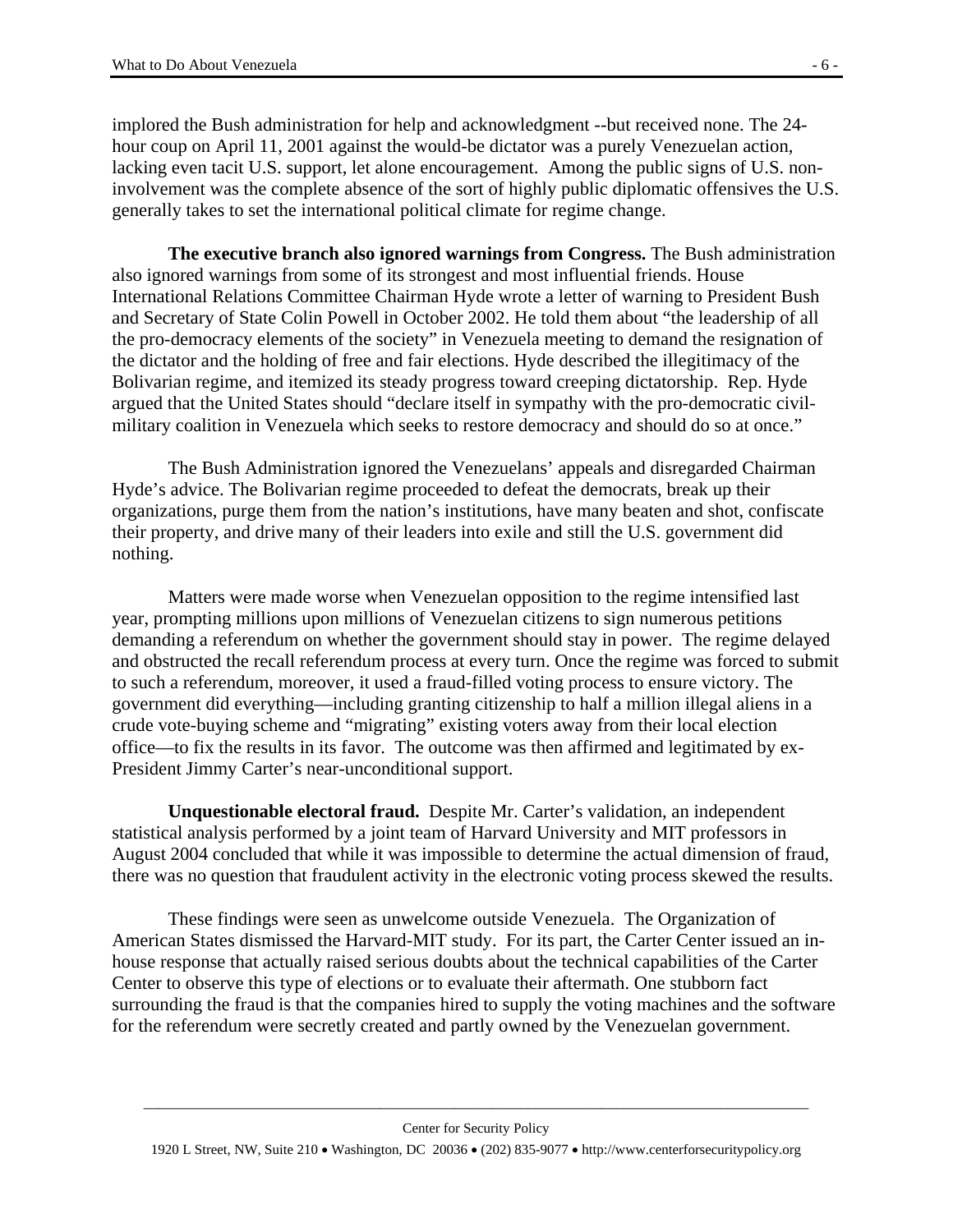Jimmy Carter ignored pleas from the opposition and publicly endorsed the results, despite the fact that the government reneged on its agreement to carry out an audit of the results. Carter's actions not only gave the Venezuelan regime the legitimacy it craved, but also destroyed the public's confidence in the voting process and in the effectiveness of international observers.

Since then, despite the fact that polls continually show the opposition holding nearly 50 percent support among the electorate, the regime has been winning regional elections by huge margins as opposition voters abstain from what they perceive to be a futile and corrupted process.

## **Reaping What Has Been Sown**

As a new Secretary of State took office in early 2005, she confronted in Venezuela an oilrich dictatorship that had all but defeated its democratic opponents and that has done the following:

- **created strategic alliances with designated state-sponsors of terrorism**, including Cuba, Iran, Saddam Hussein's Iraq, and Libya prior to the lifting of sanctions. The alliances with Iran, Cuba, and Libya involve transfers of technology (weaponry), and personnel **purged the Venezuelan military of pro-U.S. officers and terminated productive security relations (including exchange programs) with the U.S.,** causing U.S. military teams to depart in 2002 and replacing them with Cuban advisers and special forces personnel from the People's Republic of China;
- **used Venezuela's oil wealth for subversive purposes and to prop up a state sponsor of terrorism:**
	- o replaced the Soviet Union as the Cuban regime's chief supplier of heavily subsidized oil;
	- o while chairing OPEC, attempted to use the cartel to wage political and economic warfare against the United States;
	- o brought Saddam Hussein's and Muammar Quadafi's oil managers to reorganize the state PDVSA oil monopoly and bring it under Chavez's political control;
	- o placed PDVSA under the control of Ali Rodriguez, a former Maoist guerrilla who openly identifies with extreme Islamist causes.
- **effectively merged his security and intelligence services with those of Cuba**:
	- o approved a treaty with Cuba granting Cuban judges and members of the Cuban state security apparatus full jurisdiction inside Venezuela;
	- o placed the Venezuelan intelligence service (DISIP) under the control of the Cuban DGI intelligence service, with DGI officers openly staffing key DISIP managerial and analytical posts;
	- o brought in thousands of Cuban secret police and intelligence officers to train and staff Bolivarian security forces;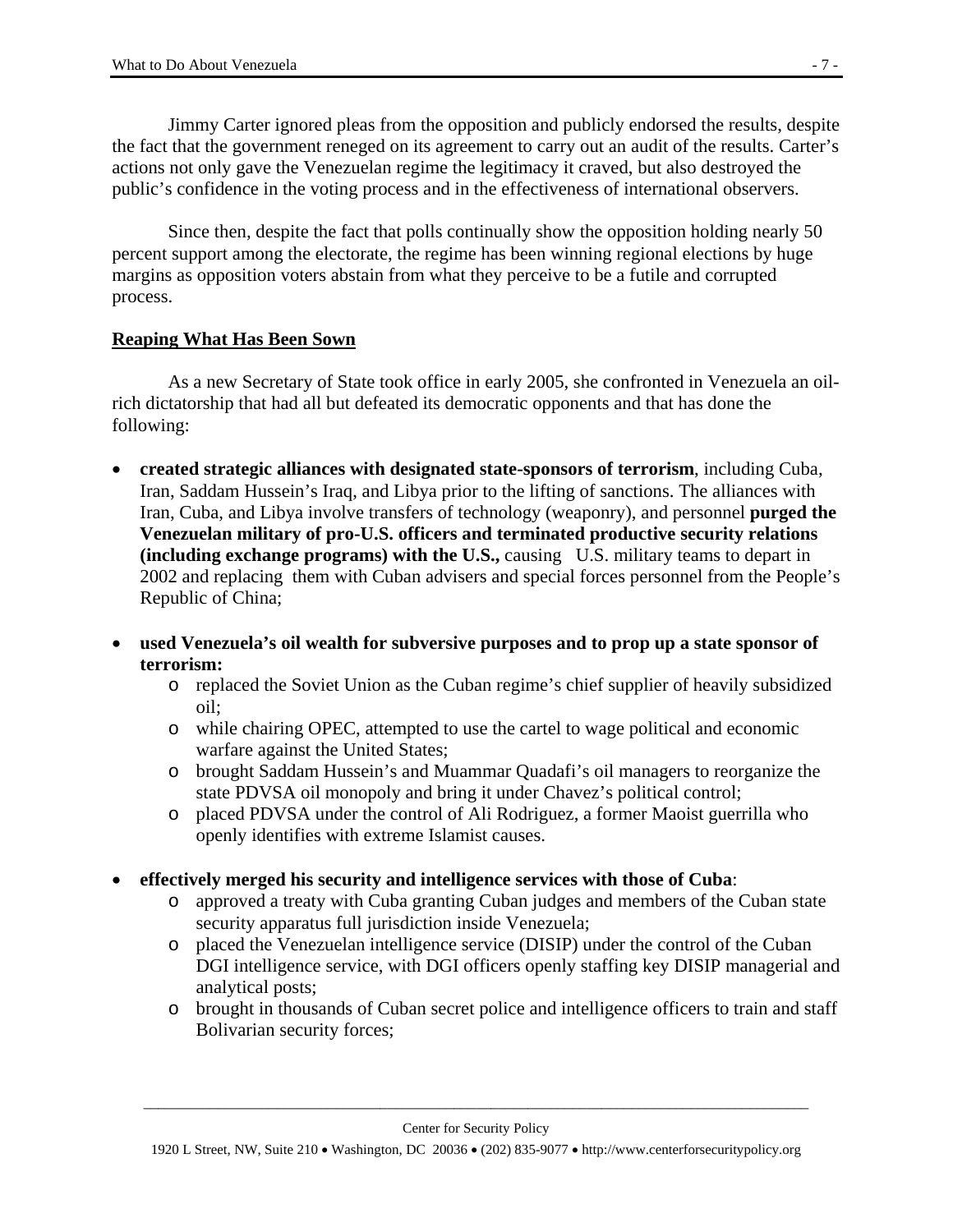- o imported thousands of Cuban civic action operatives to build a political support base among the urban and rural poor;
- o set up Cuban-style political goon squads, called Bolivarian Circles, to use intimidation and violence against political opponents and non-supporters, both among civilians and the military;
- o set up Cuban-style neighborhood block committees to spy on each member of the community and enforce political participation and control.
- **aided, abetted, and comforted international Islamist terrorist organizations**:
	- o permitted Hamas and Hezbollah to operate freely on Isla Margarita, a Venezuelan island in the Caribbean, including allowing Hezbollah to run an Arabic-language radio propaganda station;
	- o provided official, manufactured Venezuelan identities and travel documents to key Muslim operatives wanted in the United States, including individuals who trained with September 11 hijackers and carried out a foiled grenade attack against a British airliner;
	- o openly sympathized with the attacks on American and Coalition troops in Iraq, Iraqis serving in their new government, and Iraqi civilians who participate in the new democracy.
- **aided and abetted regional narcotics traffickers and narcoterrorists**:
	- o stopped key cooperation against drug trafficking and organized crime, including termination of the construction of radars to monitor the border area;
	- o forbade U.S. reconnaissance flights for drug control policy (after more than a decade of cooperation with previous Venezuelan governments).
- **aided and abetted narcoguerrilla groups seeking to overthrow the government of Colombia**:
	- o allowed the FARC (Revolutionary Armed Forces of Colombia) to operate camps across the border from Colombia;
	- o ordered the army not to interfere with FARC guerrillas in Venezuelan territory;
	- o invaded Colombian territory to provide air cover to FARC units infiltrating from Venezuela;
	- o allowed key FARC and ELN (National Liberation Army) combatants and commanders to live and operate freely in Caracas; some stayed at luxury hotels and received the equivalent of diplomatic treatment; one spoke on the floor of the Venezuelan National Assembly; one, the foreign minister of the FARC, was living openly with state sponsorship;
	- o has allowed arms and supply shipments to the FARC, once sporadic, to take place on an almost daily basis.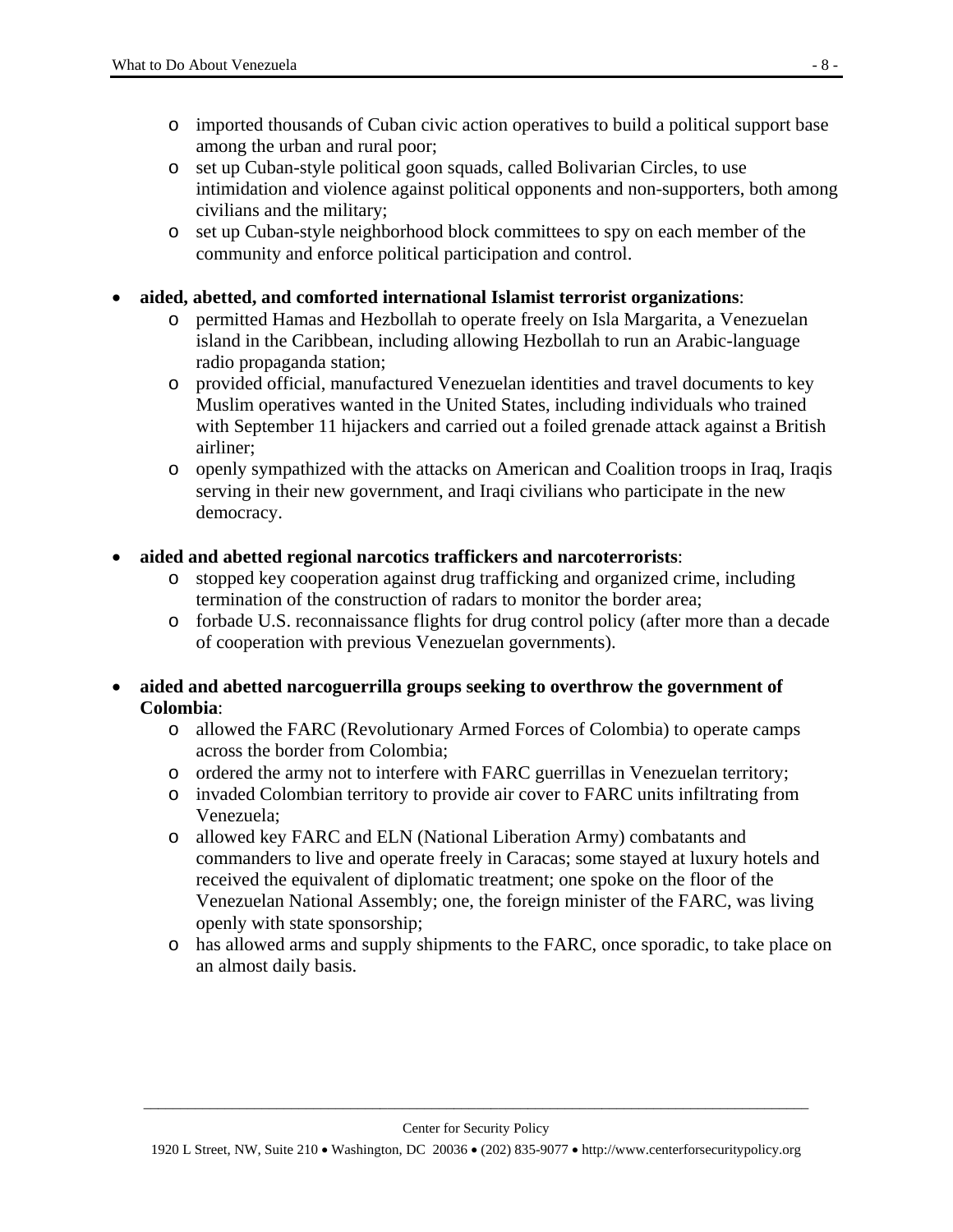- **developed a coherent, populist political ideology and political action apparatus to spread political subversion in other countries**:
	- o "Bolivarianism" is a pan-South American hybrid of Maoist and Castroite political theory and political action, Marxist internationalism, and Andean and indigenous "nationalism" that is replacing Soviet-style Marxism-Leninism as the region's main, transnational, aggressive ideology.
	- o **Bolivarianism includes the use of covert political action, political subversion and violence against neighboring countries**:
		- the Fifth Republic Party is a cover to infiltrate political warfare operatives into other countries, including Colombia;
		- the Venezuelan regime is financing and organizing the radicalization of indigenous movements throughout the Andean region, including Ecuador, Peru, and Bolivia;
		- the regime is threatening small countries across the Caribbean with Bolivarian violence;
		- the regime aided the overthrow of Bolivia's pro-U.S. President Sanchez de Losada in 2003, and the impending overthrow of the current president by helping Bolivian coca growers to build a grassroots protest movement that has effectively shut down much of the country;
		- $\blacksquare$  the regime has been inspiring, advising, materially assisting and financing radical parties and movements across the hemisphere to build a bloc against the U.S. and its allies:
			- it has used the "Forum of São Paulo" network of former terrorist and guerrilla movement leaders under the tutelage of Brazil's ruling Workers' Party;
			- it has funded the Sandinista National Liberation Front (FSLN) of Nicaragua and the Farabundo Marti National Liberation Front (FMLN) of El Salvador;
		- "Bolivarian Circles" enforce the imposition of the ideology
			- FARC personnel reportedly have trained Bolivarian Circles;
			- The president has funded the creation of Bolivarian Circles among Venezuelan émigrés in Bolivia, Ecuador, Uruguay *and the United States*. There are currently no fewer than 20 such groups in the United States.

## • **is arming to militarize the population and threaten its neighbors:**

- o though Venezuela has long had a domestic military small-arms industry of its own, and for decades manufactured the Belgian FN-FAL assault rifle, the regime is currently importing 100,000 Russian Kalashnikov assault rifles, and may import as many as 400,000 AK-47s. Venezuela's standing Army of 84,000 uses FAL rifles, leading many analysts to wonder what will become of the excess Russian weaponry;
- o Venezuela also plans to purchase as many as 50 Russian MiG fighter aircraft, replacing or augmenting its small fleet of U.S. warplanes and giving it an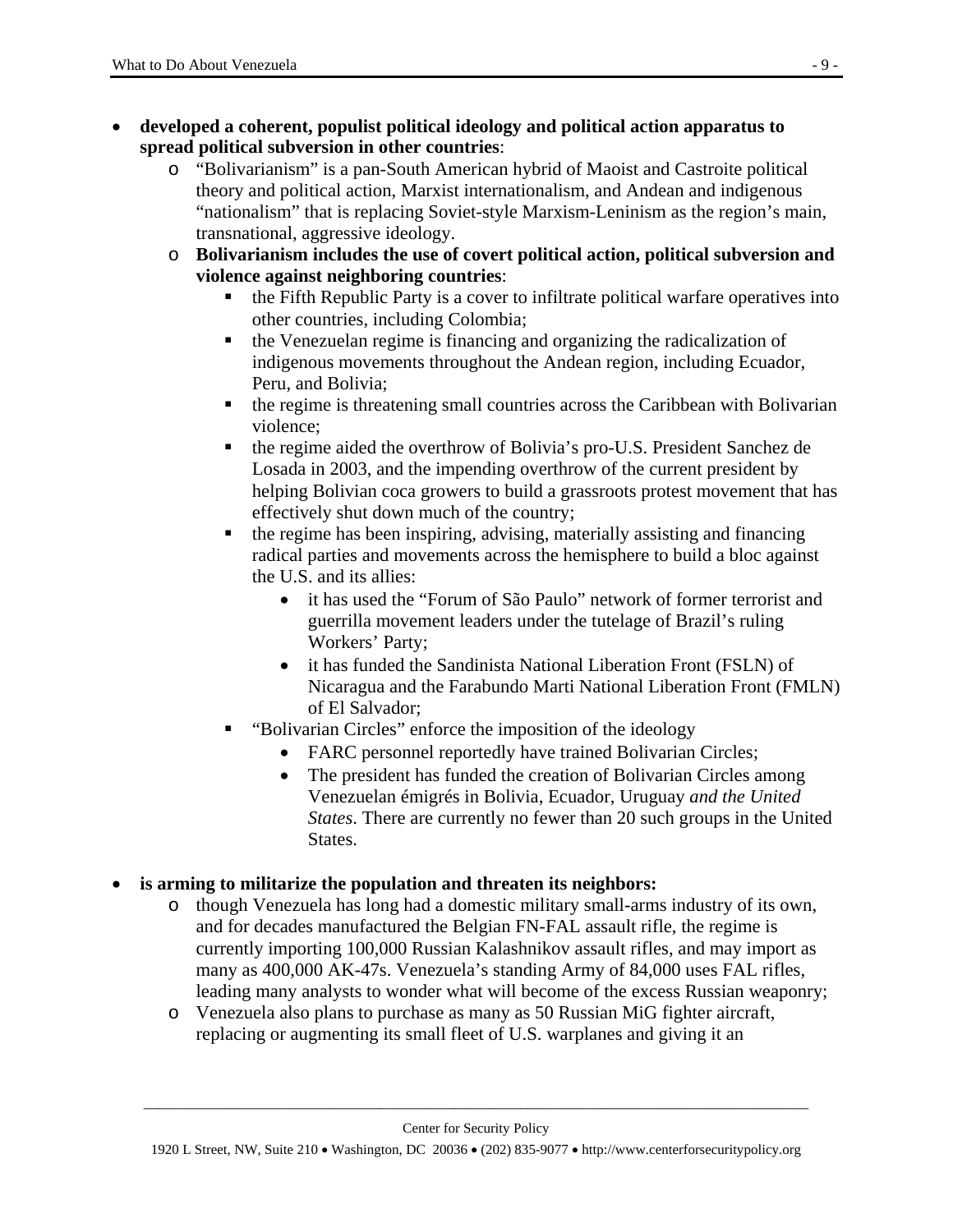unprecedented offensive military capability. In addition, the regime is purchasing military hardware from Spain.

- **has curbed civil rights and civil liberties**. The media has, until recently, served as the only effective check to arbitrary government power. In poll after poll, the Venezuelan media ranks as the most respected institution in the country. This explains why the regime:
	- o has instigated violent verbal and physical attacks against the owners, editors, and employees of the media. Buildings have been bombed, reporters have been injured and killed, and automobiles, cameras, and other media property have been destroyed by armed members of the Bolivarian circles militia or by unknowns that the security forces claim they could never find.
	- o has raided the homes of prominent journalists and compelled them to testify to the secret police. The International Broadcasting Association, Interamerican Press Society, and the Interamerican Commission for Human Rights of the Organization of American States have pleaded in vain with the regime to protect freedom of the press.
	- o uses presidential decrees routinely to interrupt regular television and radio broadcasts, forcing all media to transmit hours of pro-government propaganda.
	- o instituted a new penal code that states "anyone who offends with his words or in writing or in any other way disrespects the President of the Republic or whomever is fulfilling his duties will be punished with prison of 6 to 30 months if the offense is serious and half of that if it is light." Journalists who "expose another person to contempt or public hatred" can receive a prison sentence of one to three years.
	- o authorized prosecutors to track down allegedly criminal inaccuracies in truth not only in newspapers and electronic media, but also in e-mail and telephone communications. The new code specifies that anyone charged with the crimes mentioned here will not be entitled to legal due process. Already, private TV stations are showing signs of self-censorship.
- **is becoming one of the hemisphere's worst violators of human rights**. The Bolivarian regime:
	- o intimidates, beats, maims, and murders opponents via the Bolivarian Circles and other means. Members of the militia have injured or killed several foreign citizens (including citizens of Great Britain, Italy, Spain, and the United States).
	- o has indicted hundreds of leading members of Venezuelan civil society for the crime of "civil rebellion," a charge that carries a minimum twelve year and a maximum twenty-five year sentence. Among them: three former elected governors, the president of the radio broadcasting association, the former president of the Inter-American Human Rights Court, the former president of the Venezuelan Supreme Court, the president of the bankers association, the personnel of numerous NGOs, the president of the AFL-CIO affiliated Venezuelan federation of labor, and the head of the Venezuelan chamber of commerce;
	- o persecuted democracy activists who were awarded funds from the National Endowment for Democracy;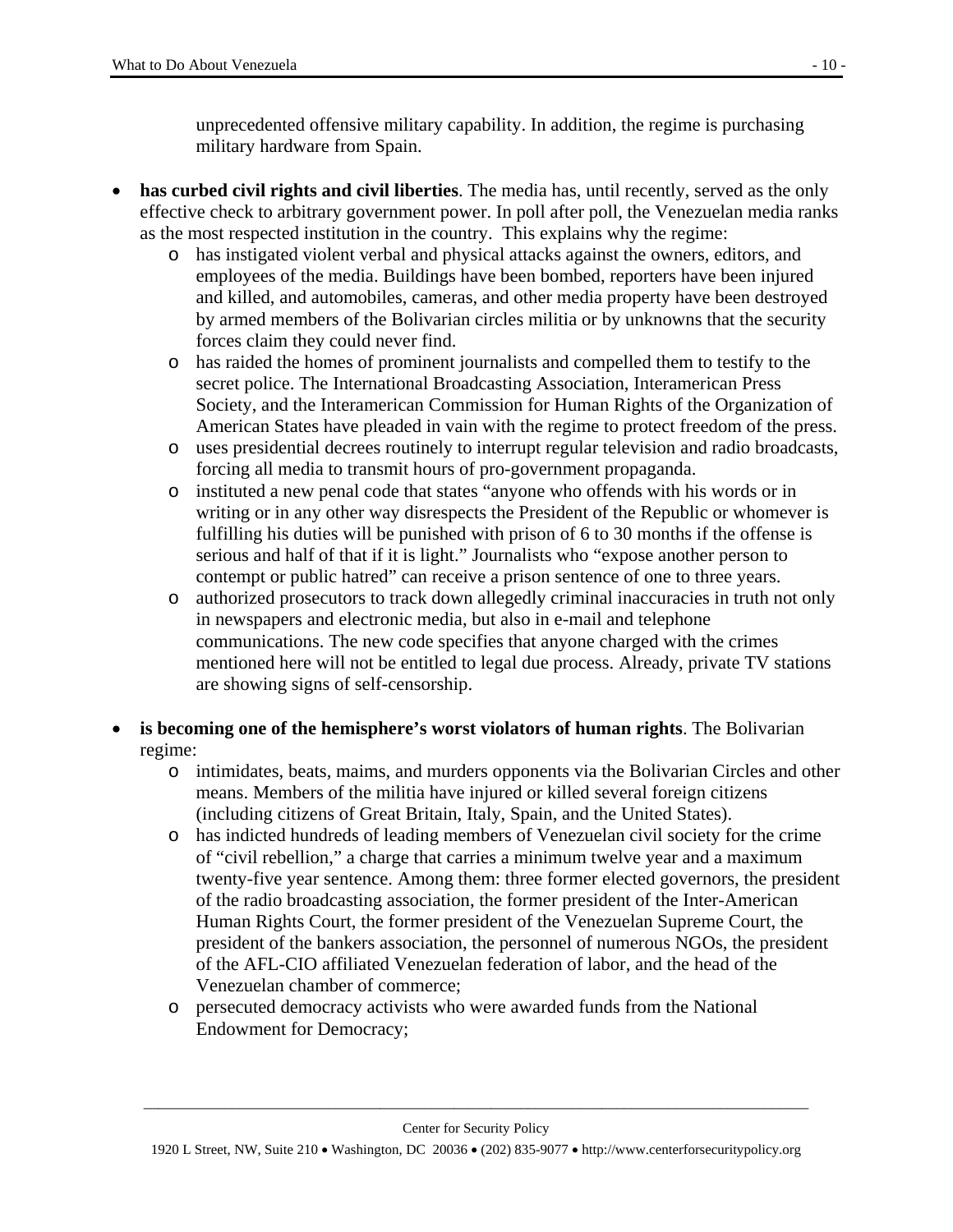- is trying to limit Washington's latitude for action by cultivating and co-opting decision**makers**. The Caracas regime has:
	- o opened a costly effort, the Venezuelan Information Office, to serve as media promoters for the government;
	- o cultivated key American lawmakers of both parties and won the support of the Congressional Black Caucus;
	- o bought influence from others in Washington, including a prominent Republican political figure;
	- o cooperates with existing left-wing grassroots organizations to disinform about U.S. involvement in the region in a strategy that seeks to pre-empt any palliative measures in favor of Venezuelan democracy;
	- o used former President Jimmy Carter and the Carter Center; retains a Republican firm to set up and run electronic propaganda operations in the United States.

# **A STRATEGY FOR REGIME CHANGE**

## **Challenges and Opportunities**

 Despite the United States' sustained neglect of the region that poses so many challenges, America also enjoys many opportunities to help Venezuelan democrats regain their country. A summary of challenges and opportunities follows.

**Challenges.** Venezuela's political opposition is divided, scattered, and severely weakened under the dictatorship. The United States does not have a hemispheric security strategy. Latin American issues, particularly when challenging a leftist revolutionary dictatorship aligned with Cuba, are among the most polarizing and emotional of any foreign policy issue. U.S. credibility in the hemisphere is low. Many friends of the United States in the region feel ignored or abandoned. Washington tends to lead with its chin, unnecessarily generating resentments or nationalistic reaction instead of making skillful use of its ample diplomatic and other resources. It also tends to personalize conflicts instead of fighting wars of ideas, needlessly elevating the prestige and popularity of the leaders whose forces it seeks to undermine.

The United States has virtually eliminated public diplomacy activity in the hemisphere, while the Venezuelan regime is busy covertly funding political allies across Latin America and the Caribbean, and buying other allies with cash payoffs that Washington would never match. Intelligence is pitifully weak thanks to: low policy priorities, poorly conceived tasking priorities that drive collection, a poor sense of how to utilize political intelligence -- and therefore its importance, severely debilitated HUMINT assets, and continued counterintelligence concerns about hostile penetration of U.S. intelligence services since the high-level Cuban penetration of the Defense Intelligence Agency uncovered in 2001.

**Opportunities.** Internal opposition to the Venezuelan dictatorship is deep and broad. The opposition extends through the oil sector, the bureaucracy and the armed forces. Significant areas of support for the revolution are shallow or hollow, and under the right circumstances could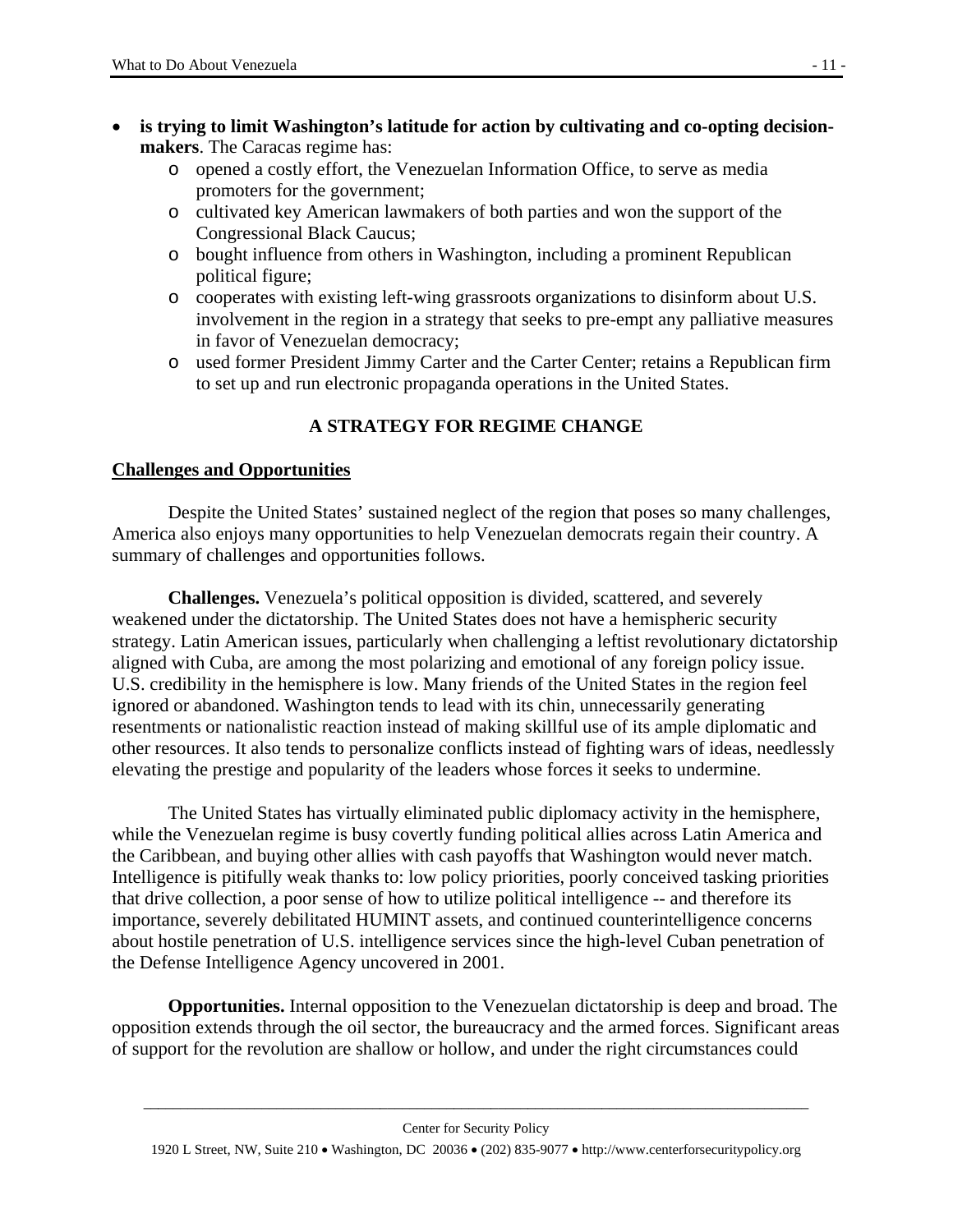become security liabilities instead of assets for the regime.

- **Regional concerns.** Venezuela's neighbors are concerned and some are downright alarmed as the revolution is consolidated. The regime visibly supports guerrilla and terrorist activity across its borders, and seeks inordinate arsenals of weapons and warplanes. Guyana, on Venezuela's eastern border, is fearful of the regime's claims on a third of its territory. The Eastern Caribbean States are similarly worried, even as some appear becoming Finlandized. Colombia has a *casus belli* with Venezuela for the regime's support of the FARC. Brazil, even under a left-wing president who openly sympathizes with the Venezuelan regime, sees Caracas as a security threat due to the latter's destabilization of other countries that border Brazil's long and poorly defended border, as well as concerns about the rise of a Brazilian FARC. The credibility of a non-violent leftist government and Brazil's economic aspirations depend on a continent free of the social, political and economic upheaval that the Bolivarian revolutionary model presents along the southwestern, western, and northern perimeters of South America's largest country.
- **Easy area for U.S. to navigate.** Latin America is easy territory for the U.S. to navigate with all its instruments of statecraft. Much of the traditional opposition to Washington is emotional and rhetorical, particularly when the U.S. gives little reason to risk one's political career by being a friend or ally.
- **Multilateral action possible without the UN.** There is no need for United Nations' involvement. The Organization of American States (OAS) is the logical venue for debate and multilateral action; it is one of the oldest transnational organizations in the world, is strongly accepted throughout the hemisphere, it affords regional legitimacy, and it keeps decision-making among the countries of the Americas. The OAS has the power to expel member states that do not attempt to live up to basic democratic principles, as it has with Cuba. Brazil and other countries have proven to be reliable and effective partners in peacekeeping operations in countries where democracy is inherently unstable, including in the Caribbean basin that Venezuela shares.
- **Information warfare bonanza.** On the information front, Venezuela is an information sieve, a gusher of facts that, when effectively collected and presented to the public, would alarm all but the most intransigent of skeptics, peel away internal and external support from the regime, and cry out for immediate action. To date, the U.S. government has not mustered these arguments and facts, but it is not difficult to do so. Public education is key. The United States must expose the Venezuelan regime and raise awareness of the importance of a new strategy to counter the existing threats. Before addressing the problem posed by Venezuela it is necessary to recognize it as a problem. The U.S. should also consider jointly funding or requesting research from Latin American think-tanks regarding their relationship and knowledge about government affairs.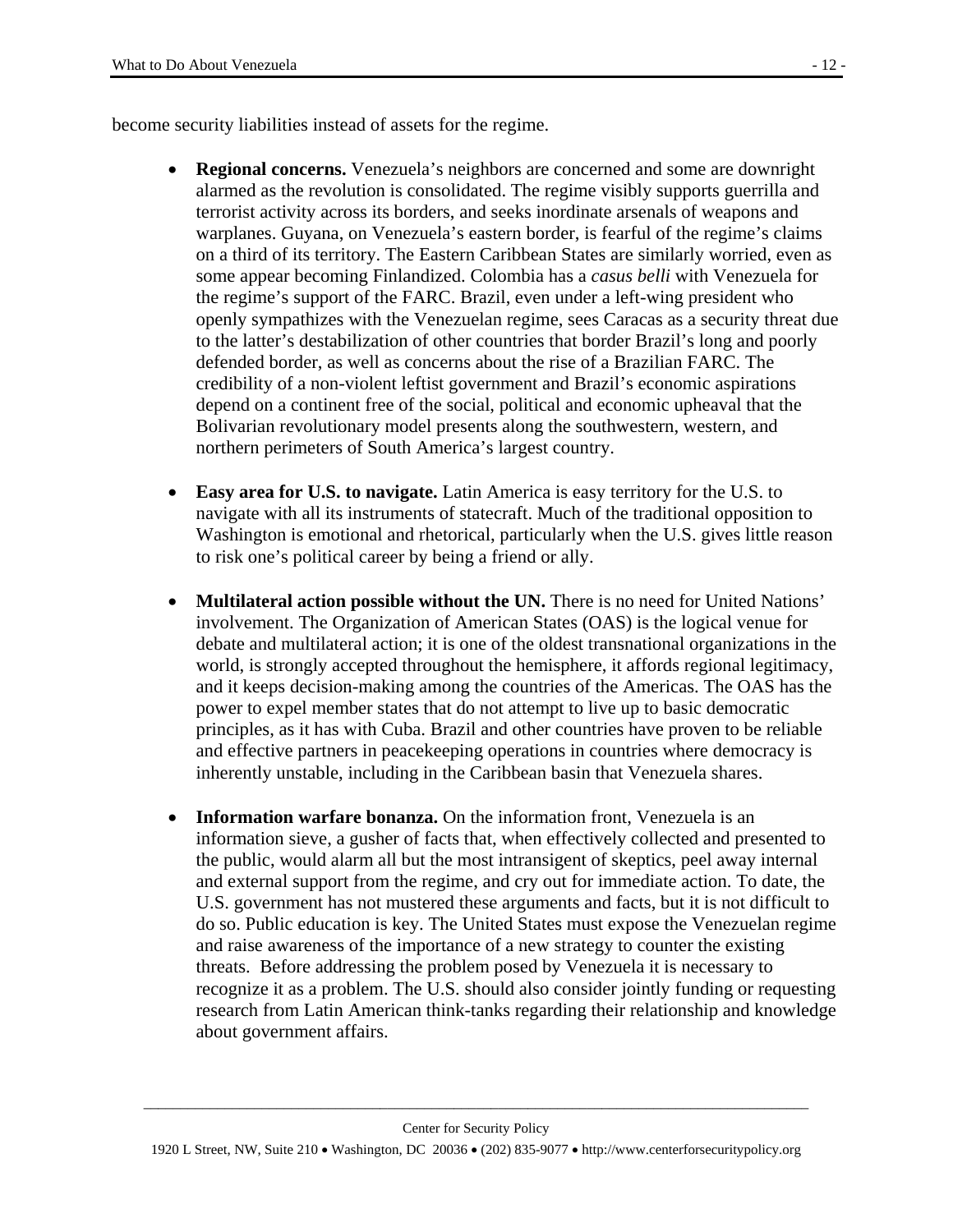- **A unified front is possible.** Further, any Venezuela strategy must necessarily involve the participation of other Latin American governments. A united front against the hemispheric threat posed by the Venezuelan government is essential. The Venezuelan government would much prefer a bipolar conflict. Its self-proclaimed moral high ground disintegrates when other hemispheric actors become involved.
- **Psychological advantages.** Any Venezuela strategy must avoid providing the dictator with pretexts that would inflate his popularity and prestige – and exploit his psychological instability – or justify his repression and militarization. The U.S. must avoid enhancing his prestige by assiduously not naming him. It must avoid the look of a personal battle with the American president or a U.S. grab for oil, as any move doubtlessly will be portrayed. Already, at the instigation of Cuba, the Venezuelan dictator is accusing the U.S. of plotting to assassinate him.

#### **Elements of a Winning Strategy**

**Help the dictator hasten his own political demise.** The Venezuelan dictator is mentally unstable and has been under psychiatric supervision for years. He overreacts to criticism, weeps in front of others, and dreams messianic fantasies that make him especially vulnerable as well as dangerous. A psychological profile report in the *New York Times* showed remarkable similarities to that of Saddam Hussein. With lessons learned from the Iraq war, the U.S. can improve its psychological strategy and help the Venezuelan leader to hasten his political self-destruction.

**Prevent the dictator from destroying Venezuela's infrastructure.** At the same time, however, the U.S. must be prepared to act immediately to prevent the Venezuelan dictator from destroying his country as part of a desperate bid to perpetuate his regime. I Of particular concern is the fact that, in time of crisis, the Venezuelan dictator might be tempted to destroy his country's economic infrastructure -- especially where such destruction (e.g., of oil facilities), would injure the United States, other countries and the Venezuelans who oppose him.

**A viable democratic alternative is needed.** A successful transition away from the existing regime will not occur without a strong democratic alternative. Friends of democracy throughout the region must provide material support and vocal protection to the remaining opposition members inside the country. This includes civic organizations, NGOs, human rights organizations and political groups.

**Working with the OAS and Venezuela's internal cycle.** U.S. leadership is weak in the Organization of American States (OAS), but it has reasonable and effective opportunities within its reach. First, it can invoke the OAS Democratic Charter. This is the single most powerful weapon against the regime's continued consolidation, and can even be useful in shepherding a reversal of the revolution. The Venezuelan government has violated the Charter on dozens of occasions, but it has not been held to account. It has also abided by other provisions and named the Charter an important document. The OAS tolerates such double-talk because few nations have been willing to stand up the regime.